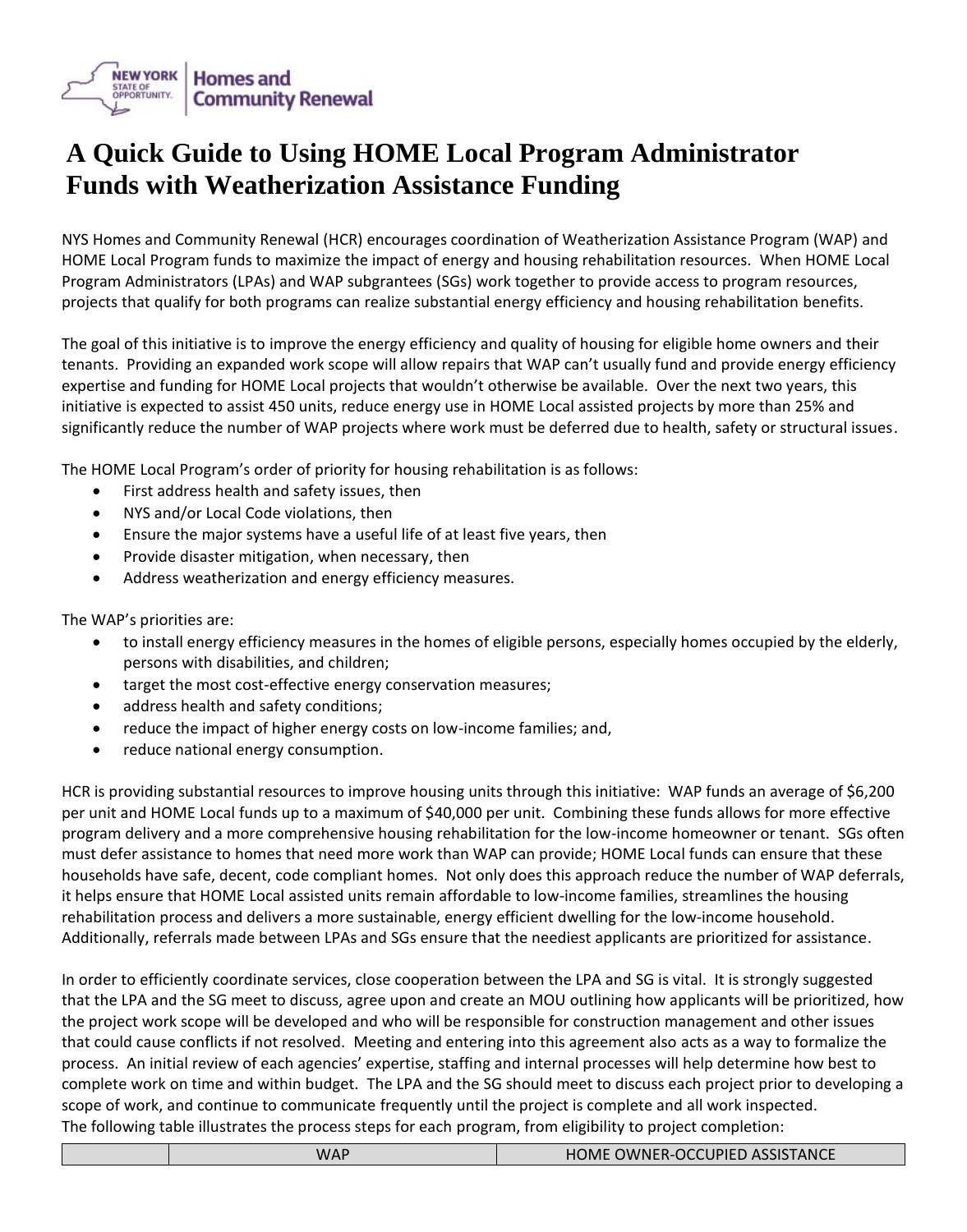| Project<br>Selection | on the waitlist due to high demand, income eligibility need not be verified at that time.                                                                                                                                                                                                                                                                                                    | Single family (1-4 units) owner-occupied homes, excluding manufactured homes, qualify for this<br>incentive. Applicants must meet standard WAP and HOME Local criteria to be eligible to receive<br>HOME Local and WAP services. If a household is income-eligible for both programs, priority must be<br>given to senior citizens, families with children, and persons with disabilities. If an applicant is placed          |
|----------------------|----------------------------------------------------------------------------------------------------------------------------------------------------------------------------------------------------------------------------------------------------------------------------------------------------------------------------------------------------------------------------------------------|-------------------------------------------------------------------------------------------------------------------------------------------------------------------------------------------------------------------------------------------------------------------------------------------------------------------------------------------------------------------------------------------------------------------------------|
|                      | SGs participate in a referral system to identify<br>priority clients and reduce administrative<br>burden. Referrals are made by and to the<br>local HEAP certifying agency (usually the<br>department of social services), office for<br>aging and NYSERDA Empower program<br>administrator.                                                                                                 | LPAs conduct outreach to those least likely to apply<br>and those most in need of services; applications are<br>accepted in a manner that ensures fair access and<br>assistance must be offered to any household<br>requesting assistance in completing an application.                                                                                                                                                       |
|                      | WAP qualification includes documenting<br>ownership and verifying that the building was<br>not previously assisted with WAP funds after<br>September 30, 1994. Buildings with serious<br>health or safety problems that cannot be<br>corrected with WAP funds cannot be assisted<br>until a source of funding is identified to<br>address the condition.                                     | To be eligible for HOME Local assistance, at time of<br>application: homeowner must have owned the<br>property for at least one year prior; is current on<br>mortgage, property taxes & fees owed to<br>municipality; if owner has mortgage loan modification<br>agreement due to foreclosure, must demonstrate 6<br>months of on-time payments in modification<br>agreement, prior to approval for HOME Local<br>assistance. |
|                      |                                                                                                                                                                                                                                                                                                                                                                                              | The estimated value of the property after rehab<br>cannot exceed the HOME Maximum Purchase<br>Price/after Rehab Value 95% limit as published<br>annually by HUD for the local jurisdiction at the time<br>of commitment, available at:<br>https://www.hudexchange.info/resource/2312/home-<br>maximum-purchase-price-after-rehab-value/                                                                                       |
| Work                 |                                                                                                                                                                                                                                                                                                                                                                                              |                                                                                                                                                                                                                                                                                                                                                                                                                               |
| <b>Before</b>        | Conduct a TIPS energy audit with an<br>evaluation of energy-related H&S conditions,<br>analyze existing building conditions and<br>building energy use. The audit must be<br>conducted by a certified BPI Building<br>Analyst/Building Envelope Professional;<br>auditors of 1-4 unit buildings are also<br>required to hold certain other professional<br>certifications.                   | WAP will provide the required energy audit for all<br>units assisted with WAP funds. HOME Local requires<br>LPAs to secure the HOME funds invested by placing a<br>lien against the property for a 5 year Period of<br>Affordability (POA), regardless of the amount<br>invested. Only project costs are included in the lien.                                                                                                |
|                      | Develop a written scope of work* based on<br>the results of the energy audit that reflects<br>SIR priority and H&S measures, documenting<br>what will be funded by WAP and the work<br>that will be funded by other sources is<br>required. All work must be in compliance<br>with the National Renewable Energy Lab's<br><b>Standard Work Specifications (SWS)</b><br>https://sws.nrel.gov/ | LPA to develop scope of work* and cost estimate,<br>based on the housing rehab order of priority; all rehab<br>performed under this contract must be in compliance<br>with HTFC Housing Rehabilitation Standards.                                                                                                                                                                                                             |
|                      | *When developing MOU and/or work scope, identify who (LPA or SG) is more appropriate to manage<br>the project; it may vary between projects depending on the type of housing rehabilitation to be<br>performed.                                                                                                                                                                              |                                                                                                                                                                                                                                                                                                                                                                                                                               |